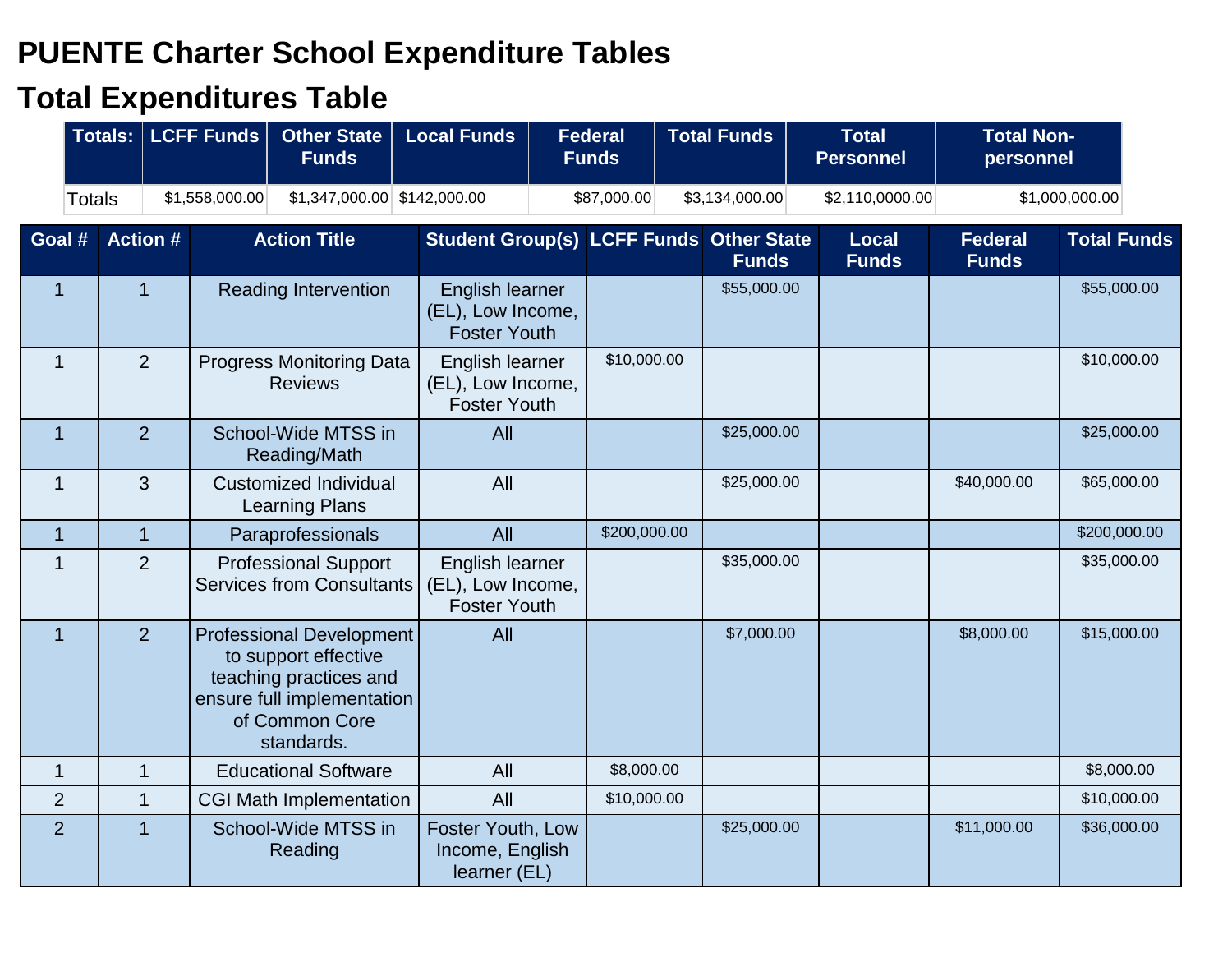| $\overline{2}$ | $\overline{3}$ | Mentor & Peer Coaching<br>for School-Wide Goals              | All                                                         | \$25,000.00  |              |             | \$25,000.00  |
|----------------|----------------|--------------------------------------------------------------|-------------------------------------------------------------|--------------|--------------|-------------|--------------|
| 2              | $\overline{2}$ | Paraprofessionals                                            | English learner<br>(EL), Low Income,<br><b>Foster Youth</b> | \$105,000.00 |              |             | \$105,000.00 |
| 2              | $\mathbf{1}$   | <b>Teachers</b>                                              | All                                                         | \$571,000.00 | \$200,000.00 |             | \$771,000.00 |
| $\overline{2}$ |                | <b>Administrative Staff</b>                                  | All                                                         | \$100,000.00 | \$80,000.00  |             | \$180,000.00 |
| $\overline{2}$ | $\mathbf{1}$   | <b>Instructional Materials</b>                               | All                                                         | \$85,000.00  | \$5,000.00   |             | \$90,000.00  |
| $\overline{2}$ | $\overline{2}$ | <b>Campus Aides</b>                                          | Low Income,<br>English learner<br>(EL), Foster Youth        | \$30,000.00  |              |             | \$30,000.00  |
| 2              | $\mathbf{1}$   | <b>Special Education</b><br>Program                          | Student with<br>Disabilities (SWD)                          |              | \$140,000.00 |             | \$140,000.00 |
| 2              | $\overline{1}$ | <b>Office Manager &amp; Clerical</b><br>Support              | All                                                         | \$58,000.00  | \$30,000.00  |             | \$88,000.00  |
| 2              | $\mathbf{1}$   | <b>Learning Extensions</b>                                   | Low Income,<br>English learner<br>(EL), Foster Youth        |              | \$50,000.00  |             | \$50,000.00  |
| 2              | 1              | <b>Employee Benefits</b>                                     | All                                                         | \$300,000.00 | \$82,00000   |             | \$382,000.00 |
| 3              | $\mathbf{1}$   | <b>Food Services</b>                                         | All                                                         |              |              | \$87,000.00 | \$87,000.00  |
|                |                |                                                              |                                                             |              |              |             |              |
| 3              | $\mathbf{1}$   | Social-Emotional Wellness<br><b>Professional Development</b> | All                                                         | \$5,000.00   |              |             | \$5,000.00   |
| 3              | $\mathbf{3}$   | <b>MTSS for Social</b><br><b>Emotional Wellness</b>          | Low Income,<br>Foster Youth,<br>English learner<br>(EL)     |              | \$5,000.00   |             | \$5,000.00   |
| 3              | $\overline{2}$ | <b>Safe School Resources</b>                                 | All                                                         |              | \$25,000.00  |             | \$25,000.00  |
| 3              | $\overline{2}$ | <b>Facility costs</b>                                        | All                                                         | \$200,000.00 | \$25,000.00  |             | \$225,000.00 |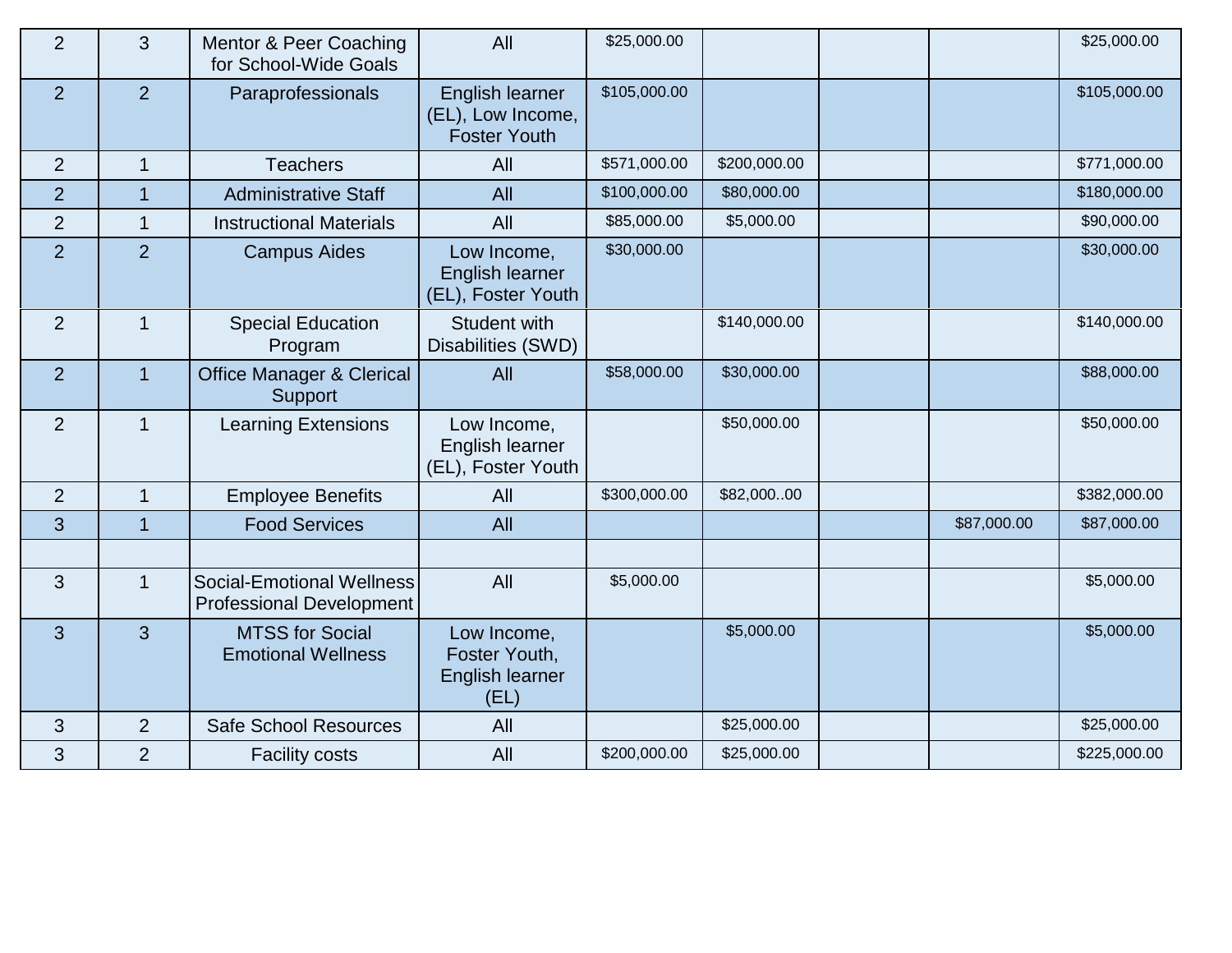## **PUENTE Charter School Contributing Expenditure Table**

| <b>Totals by Type</b>    | <b>Total LCFF Funds</b> | <b>Total Funds</b> |
|--------------------------|-------------------------|--------------------|
| Total:                   | \$686,000.00            | \$1,131,000.00     |
| <b>LEA-wide Total:</b>   | \$686,000.00            | \$1,131,000.00     |
| <b>Limited Total:</b>    |                         |                    |
| <b>Schoolwide Total:</b> |                         |                    |

| Goal #         | <b>Action #</b> | <b>Action Title</b>                                         | <b>Scope</b>    | <b>Unduplicated Student Group(s)</b>                     |               | <b>Location LCFF Funds Total Funds</b> |              |
|----------------|-----------------|-------------------------------------------------------------|-----------------|----------------------------------------------------------|---------------|----------------------------------------|--------------|
|                |                 | Reading<br>Intervention                                     | LEA-wide        | English learner (EL), Low Income,<br><b>Foster Youth</b> | <b>PUENTE</b> |                                        | \$55,000.00  |
|                | $\overline{2}$  | <b>Progress Monitoring</b><br>Data Reviews                  | LEA-wide        | English learner (EL), Low Income,<br><b>Foster Youth</b> | <b>PUENTE</b> | \$10,000.00                            | \$10,000.00  |
|                | 2 <sup>1</sup>  | School-Wide MTSS<br>in Reading/Math                         | LEA-wide        | Low Income, English learner (EL),<br><b>Foster Youth</b> | <b>PUENTE</b> |                                        | \$25,000.00  |
|                | $\mathbf{3}$    | <b>Customized</b><br>Individual Learning<br>Plans           | <b>LEA-wide</b> | English learner (EL), Low Income,<br><b>Foster Youth</b> | <b>PUENTE</b> |                                        | \$25,000.00  |
| 1              | $\overline{1}$  | Paraprofessionals                                           | LEA-wide        | English learner (EL), Low Income,<br><b>Foster Youth</b> | <b>PUENTE</b> | \$105,000.00                           | \$105,000.00 |
| 1              | 2 <sup>1</sup>  | Professional<br><b>Support Services</b><br>from Consultants | LEA-wide        | Foster Youth, Low Income,<br>English learner (EL)        | <b>PUENTE</b> |                                        | \$35,000.00  |
| $\overline{2}$ | $\overline{1}$  | School-Wide MTSS<br>in Reading                              | LEA-wide        | English learner (EL), Low Income,<br><b>Foster Youth</b> | <b>PUENTE</b> |                                        | \$25,000.00  |
| $\overline{2}$ | 1               | <b>Learning Extensions</b>                                  | LEA-wide        | Low Income, English learner (EL),<br><b>Foster Youth</b> | <b>PUENTE</b> |                                        | \$50,000.00  |
| $\overline{2}$ | $\overline{1}$  | <b>Teachers</b>                                             | LEA-wide        | Low Income, English learner (EL),<br><b>Foster Youth</b> | <b>PUENTE</b> | \$571,000.00                           | \$771,000.00 |
| $\overline{3}$ | 3 <sup>1</sup>  | <b>MTSS for Social</b><br><b>Emotional Wellness</b>         | LEA-wide        | Low Income, Foster Youth,<br>English learner (EL)        | <b>PUENTE</b> |                                        | \$5,000.00   |
| 3              | 2 <sup>1</sup>  | Safe School<br><b>Resources</b>                             | <b>LEA-wide</b> | English learner (EL), Foster<br>Youth, Low Income        | <b>PUENTE</b> |                                        | \$25,000.00  |